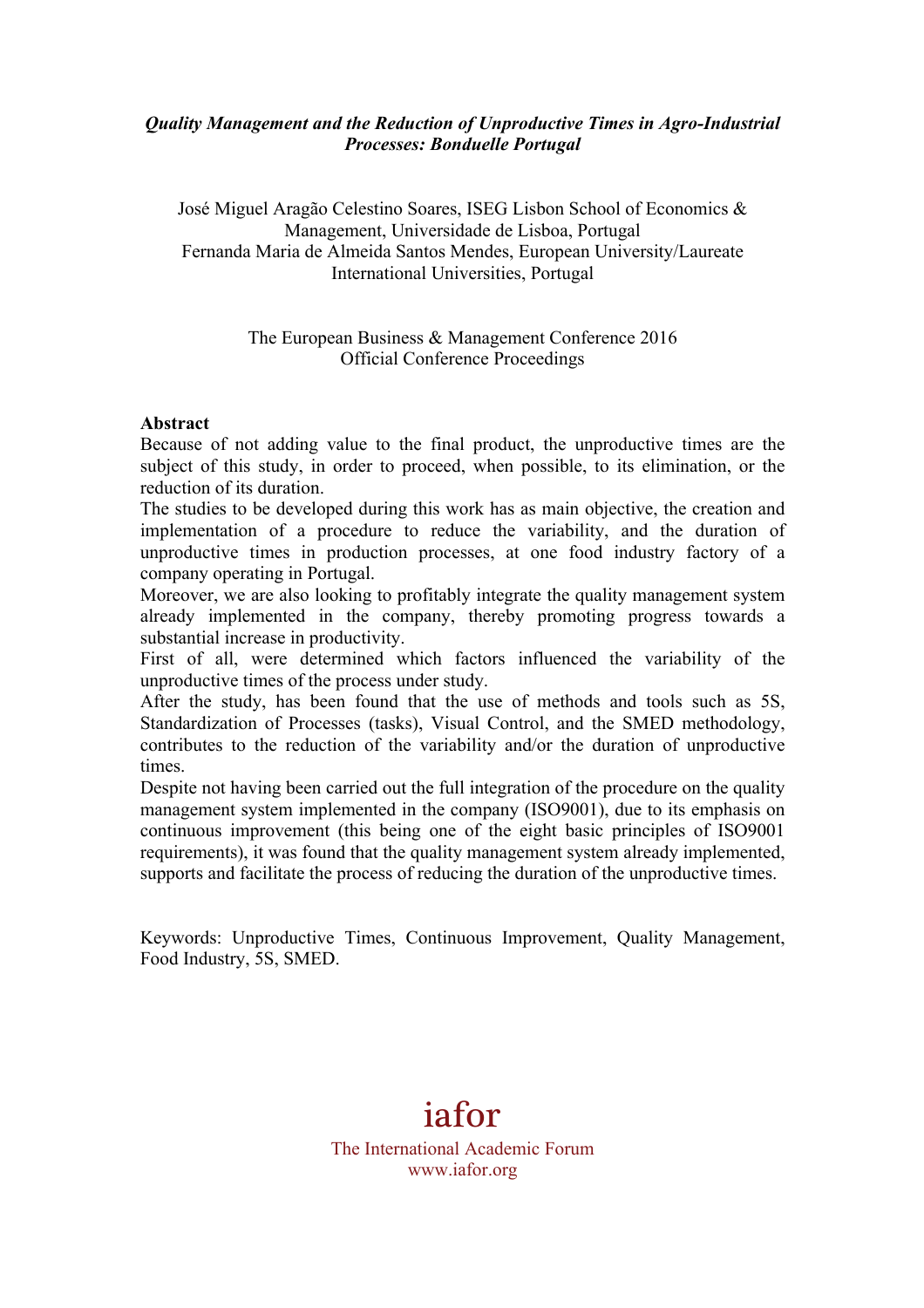# **Introduction**

The Toyota Production System (TPS), Total Quality Management (TQM) and Total Productive Maintenance (TPM) were developed in Japan as philosophies oriented towards efficient satisfaction of constantly evolving customer needs and expectations. In the US, companies like Motorola and GE developed the concept of Six Sigma ( $6\sigma$ ) to pursue similar goals. Quality management systems such as ISO9000 and QS9000 were also developed to guide companies in their conquest of better performance and permanent waste reduction (all that does not add value to products and services) (Pinto, 2006a).

Due to globalization of the economy and markets, companies now face increased competition. There is great pressure to reduce production costs, especially in Western Europe and in the United States, because of increasing opportunities for the relocation of production to more competitive countries (Van Goubergen, 2007).

By not adding value to the final product, unproductive times should be studied, in order to, whenever possible, eliminate or reduce its duration.

This study arises from the need of Bonduelle Portugal continue their loss reduction effort (waste).

In agro – industrial processes using quick freezing as the conservation technology of its products, it is necessary to regularly stop to perform the so-called "thawing" of the equipment carrying out the deep-freezing, the freezing tunnels. The frequency of this stop is related to the equipment being used, and can vary from some hours to some days.

Two other activities where the variation of its duration is also significant are the start and completion of production.

The problem identified is characterized by the existence of a weak optimization in carrying out different tasks during the defrosting activity and/or product change, starting and completion of production, which causes some instability in the planning of production, as well as increases in unproductive times, because when performing these activities the lines are stopped.

The Bonduelle Group was established in the twenties, in France, when Pierre and Benôit Bonduelle decided to begin marketing the vegetables from their family farm in Woestyne. The company thrives and goes into great development after World War II, with registration of the Bonduelle brand in 1947.

In 1989 Bonduelle Portugal was created, and from 1999 onwards the capital of Bonduelle Portugal Agro SA, was fully controlled by Bonduelle SA.

The studies to be undertaken during this work have as main objective the creation and implementation of a procedure to reduce variability and duration of unproductive times in production processes, seeking to integrate advantageously the quality management system already implemented in the company, thereby promoting progress towards a substantial increase in productivity.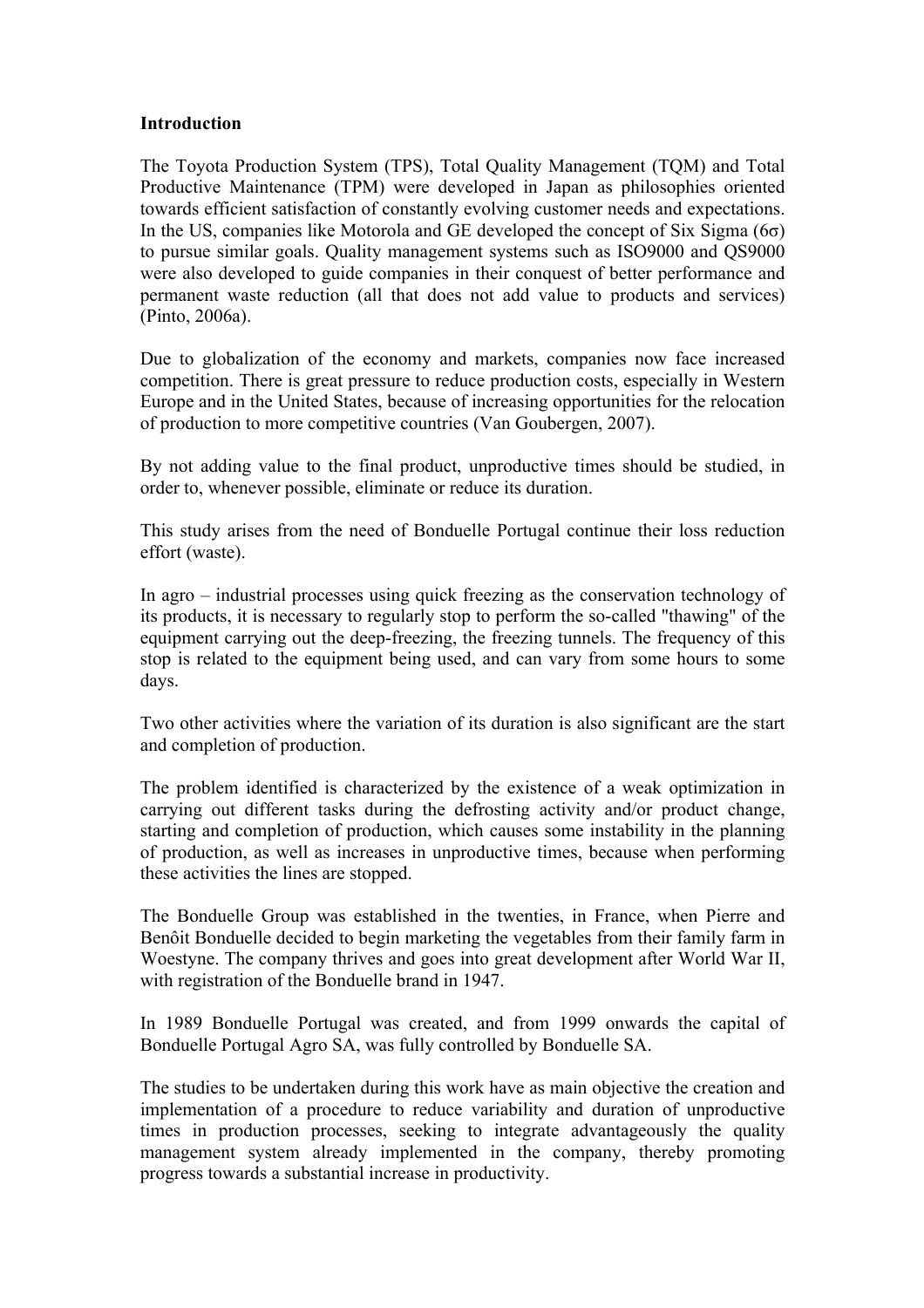# **Literature review and research questions**

# **The Lead Time and downtimes**

According to Pinto (2006a) to start a time reduction process, which is one of the factors contributing to the success of a company, it is important to know the size of each portion of the lead time.

Lead time is the time taken to do something, e.g.: manufacturing lead time, supply lead time or lead time to meet a request from a client.

The main components of lead time, are the following:

- Run: processing time (e.g.: dealing with a customer and manufacturing operations). During this period of time value is added to products or services;

- Unproductive Times: represent all performed activities that do not add value to products or services. Examples: waiting times, setups, transport, breakdowns, delays, quality problems, excess production, etc.

# **Waste**

Unproductive times are considered losses or waste, as they do not bring any benefit to organizations or their production processes.

There are several definitions for loss or waste, and Fernandes (2005) defines loss as the deviation between the ideal situation and the real, deprivation of something, either by loss, destruction, seizure or lack of production, which results, materially, in a loss or decrease in the value of someone's patrimony.

Jackson (1996) *apud* Sebrosa (2008) states that Taiichi Ohno of Toyota defined waste as any activity that does not add value to a product or service. "Value" is what a well informed client is willing to pay for a perfect product delivered at the desired time. As such, anything that, in a process, does not contribute to the creation of a perfect product from the defined date is considered waste.

Amaro and Pinto (2007) describe a number of techniques and tools to identify and classify waste, the three MUs.

In this waste identification approach, the goal is to reach a condition where capacity and what is produced are equal. In other words, there is the amount of labor, materials and equipment to produce the right amount of product/item that has been requested to deliver in a timely manner to the customer.

For the Japanese business management, this is expressed in terms of *muda*, *mura* and *muri*. Three Japanese words that mean (Pinto, 2009):

- *Muda* (waste) – the capacity exceeds what is necessary. All that does not add value is waste and thus should be reduced or eliminated. Seen from another perspective,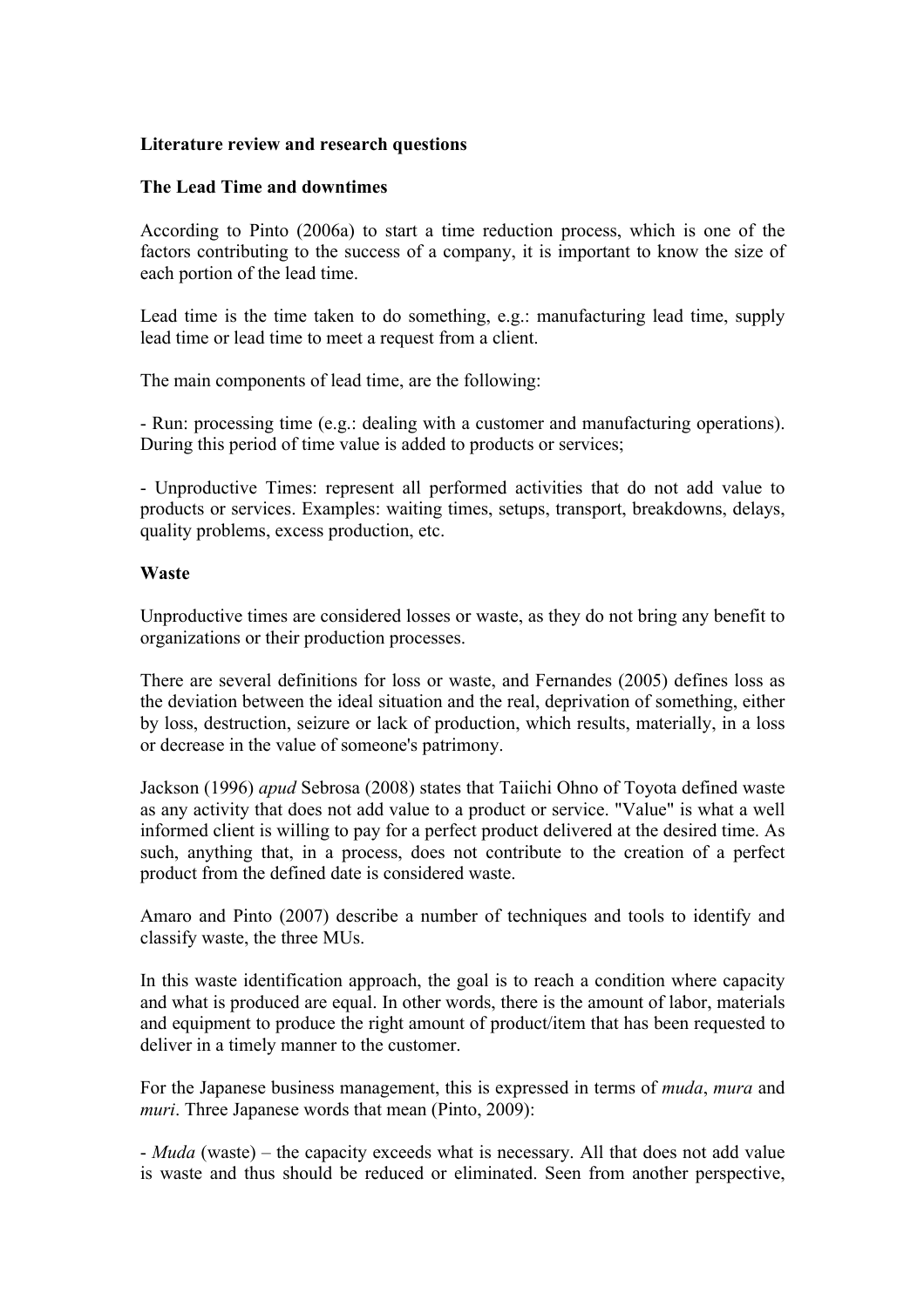waste refers to all components of the product and/or service that the customer is not willing to pay for;

- *Mura* (inconsistency or variation) – the capacity sometimes exceeds what is produced, and sometimes is below;

- *Muri* (irrationality) – to produce above capacity. It is eliminated by the standardization of work, ensuring that all follow the same procedure, making processes more predictable, stable and controllable.

# **Productivity**

Many factors affect how people see and define productivity. For example, perception, knowledge and experience, influence how productivity is seen, defined, measured and improved (Smith, 1995).

According to Prokopenko (1992), productivity is the ratio between the output generated by a production system or service and the input used to create such output. Productivity is then defined as the efficient use of resources (e.g.: labor, capital, materials, energy, information), in the production of goods and services.

Greater productivity means more products or services, using the same amount of resources. Usually we have that: Output / Input = Productivity.

Productivity can also be defined as the relationship between the results achieved and the time spent in obtaining them. The shorter the time needed to achieve the desired result, the more productive the system is.

# **Labor Study**

According to Kanawaky (1992), one of the most powerful tools for increased productivity is the labor study.

The labor study consists in systematically examine the methods of implementation of activities in order to improve the efficiency in the use of resources. The major objective of the labor study is to simplify and/or modify the execution method of the different tasks, in order to reduce or eliminate unnecessary work, or the waste in resource usage.

According to Pinto (2009), unnecessary work refers to the movement that is not really necessary to perform the operations. Or it is too slow, or too fast, or too much.

Common causes of unnecessary work are:

- a) Isolated operations;
- b) Lack of motivation of people;
- c) Incorrect work layout;
- d) Lack of, or insufficient, education and training of people;
- e) Skills and competencies not developed;
- f) Instability in operations.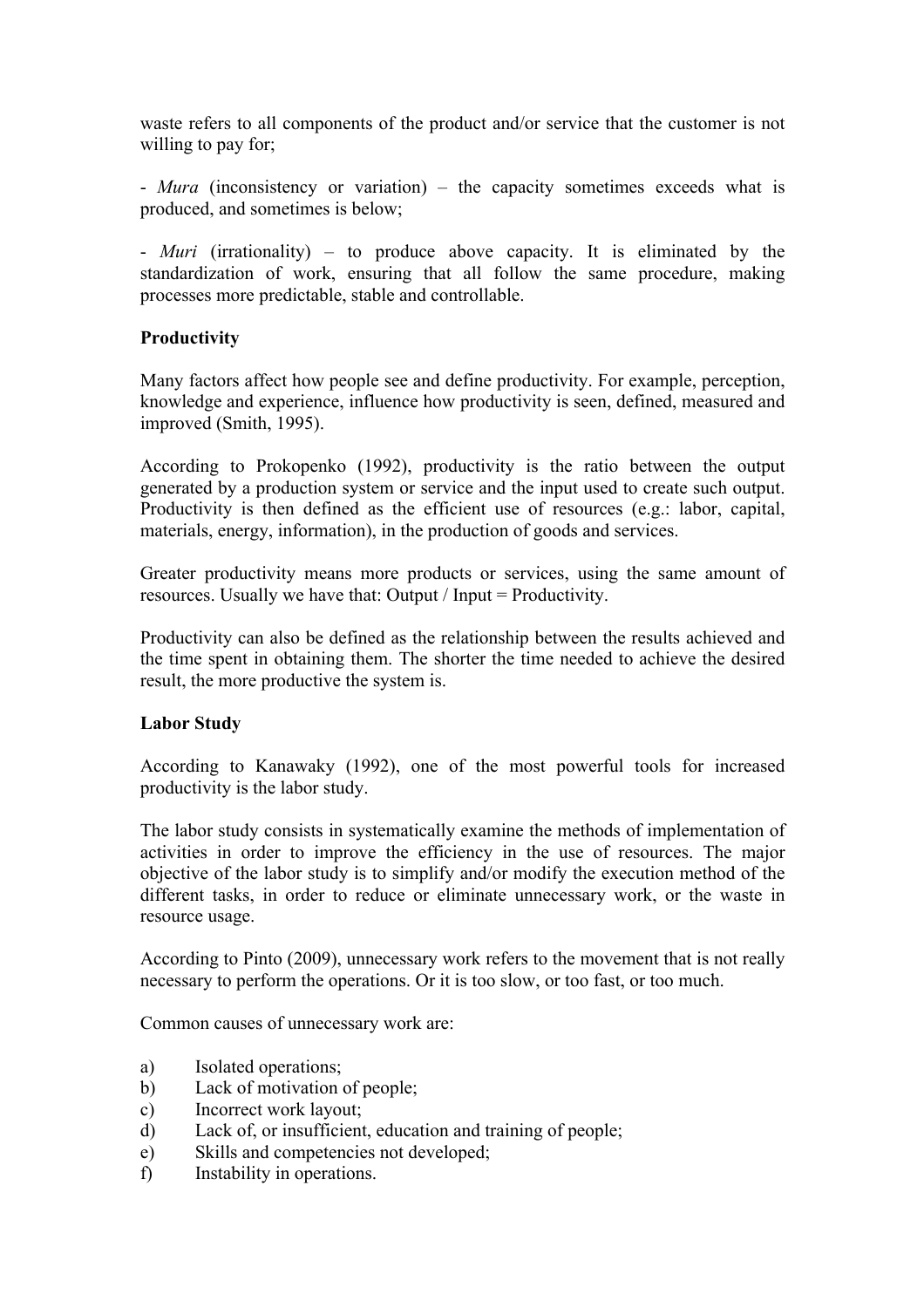Many of the movements that we do may not be necessary: work is the movement made to create value to the product or service.

The following figures (Figures 1 and 2) show examples of difficult handling and excessive movement.



Figure 1: Example of excessive movement and its improvement Source: TPPDT (1996a), pp. 54



Figure 2: Example of excessive movement and its improvement Source: TPPDT (1996a), pp. 55

# **Setup**

Van Goubergen and Van Landeghem (2002) and Ulutas (2011) define setup as the time between the production of the final product A and the first good product B, that is, within the standards specified by quality.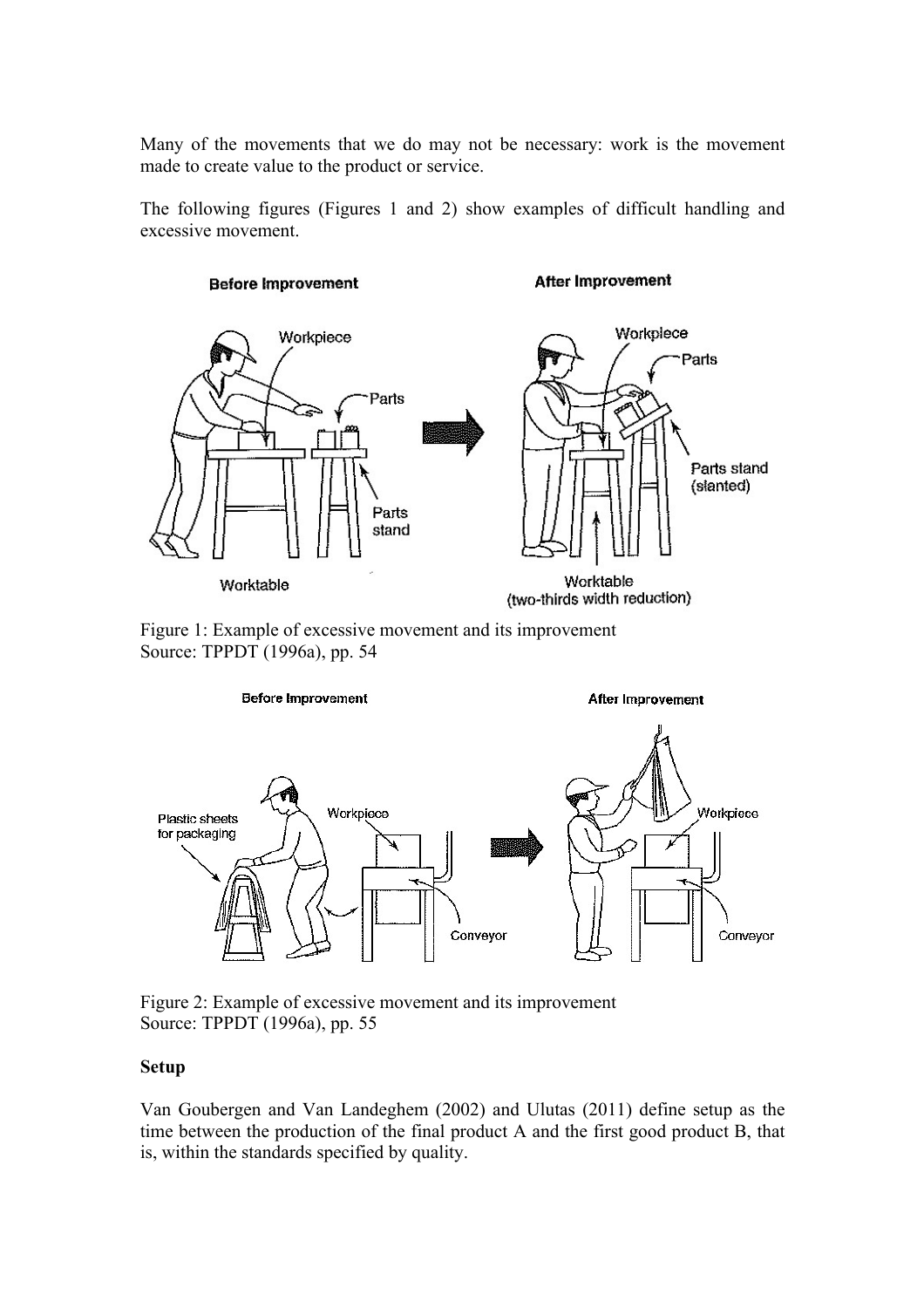In Figure 3 you can see an example of the consequences of a setup in the production of two products.



Figure 3: Setup operation period and the obtained output Source: Cakmakci e Karasu (2007), pp. 335

Michels (2007) emphasizes that, traditionally, companies sought to keep the number of setups at a minimum in order to support production strategies in large batches. The theory was that, in order to justify the setups, the production of large batches was necessary to reduce as much as possible the setup costs. Although the traditional methods minimize the number of setups by producing large batches, this method also contributes to excess stocks, due to the production of a greater amount than what was needed to meet customer orders.

Lopes, Neto and Pinto (2010), report that the diversification of products is growing in current markets, offering greater choice to clients. But a higher number of available goods results in the reduction of the size of orders for the product, and therefore of the setup time, although Jayant, Dhull, Chan and Tang (2007) consider that setup times, in any industry, can be lengthy operations.

Kumar (2013), in turn, presents three reasons for setup reduction:

- Flexibility and inventory reduction: reducing setup time allows the production of small batches, and therefore increases the variety of products available in smaller quantities;

- Production capacity: reducing setup time means increasing production capacity;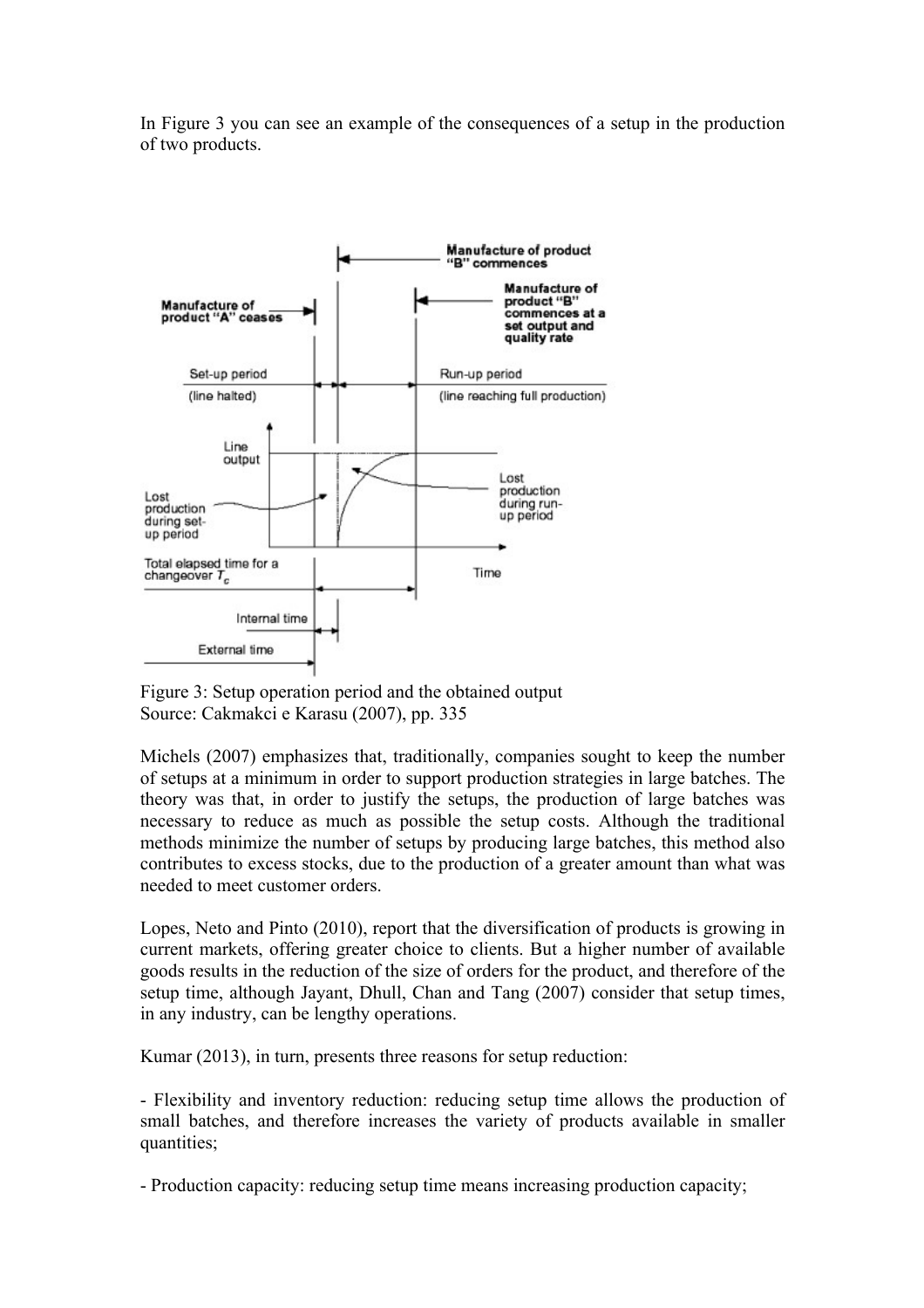- Cost Reduction: part of a product's cost is caused by the cost of production, and production will be stopped less time by reducing the setup time.

Elia (2006) divides the results obtained by reducing setup time into two categories, direct and indirect results:

Direct:

- Reduction in the time of line inactivity;
- Reduction in the time to restore production;
- Reduction of setup errors;
- Product quality improvement;
- Increased workplace safety.

Indirect:

- Inventory reduction;
- Increase in productive flexibility;
- Rationalization of equipment usage.

According to Gathen (2004), the key ingredient for the implementation of a setup time reduction strategy, is total commitment of top management toward the team responsible for this project.

Van Goubergen and Van Landeghem (2002) state that there are several methods of reducing setup times, but that the basic approach and philosophy existent in all of them is the method SMED (Single Minute Exchange of Die). Groote (2006) states that using the SMED method, agribusinesses can reduce the setup time of their lines of packaging until up to 20%. The extra production time obtained can be used, without expensive investments, for higher production volumes and greater flexibility.

# **SMED Methodology**

SMED means Single-Minute Exchange of Die (Tool change in minutes, typically less than 10) and attempts to perform setup operations in short periods of time, i.e., time expressed in less than two digits. The concepts of SMED were introduced by Shigeo Shingo in the 50s in Japan, and from the 80s onwards there was a widespread application of SMED techniques outside Japan's borders (Dave & Filiz, 2012).

In 2001, Moxham and Greatbanks (2001) stated that the SMED method could be applied to any equipment and in any industry.

The SMED methodology takes place in four phases (Dave & Filiz, 2012):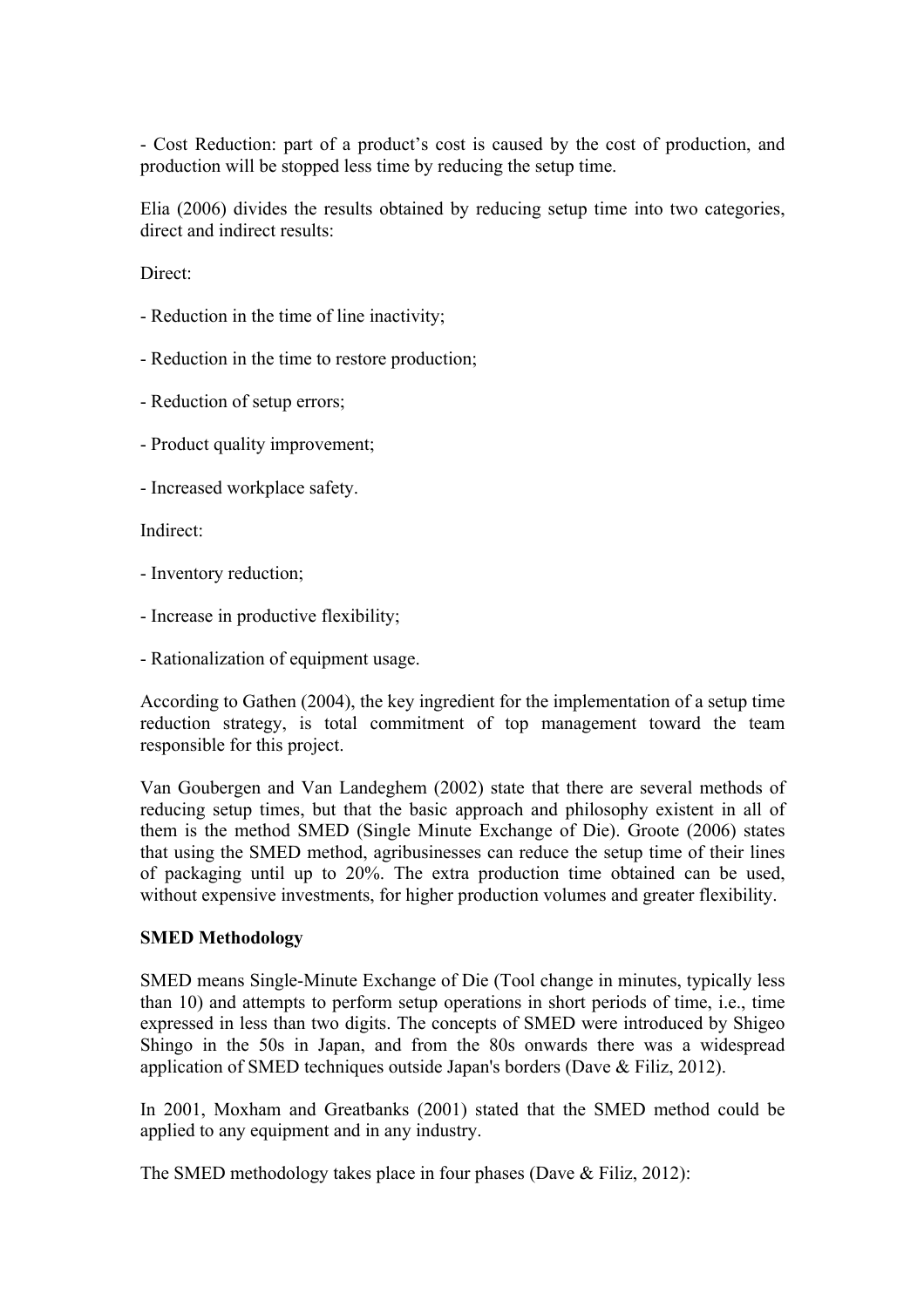Preliminary phase – Observe and analyze in detail how the setup activities are carried out;

Phase 1 – Remove any unnecessary activity from currently running activities, separate the internal activities from the external ones. Try to perform external activities with the equipment/process running;

Phase 2 – Whenever possible, convert internal activities into external activities;

Phase 3 – Simplify, optimize and rationalize all activities (reduce the duration of the activities, whether internal or external).

In Figure 4 we can see a schematic example of SMED process's steps, noting the large difference in setup time from the beginning to the end of the process.





Van Goubergen and Van Landeghem (2001) emphasize that in order to focus initial efforts of setup time reduction it is useful to use a Pareto chart, as shown in the example of Figure 5, which allows to identify which task or set of tasks take more time in the setup process, and the effort of task time reduction should initially focus on these tasks.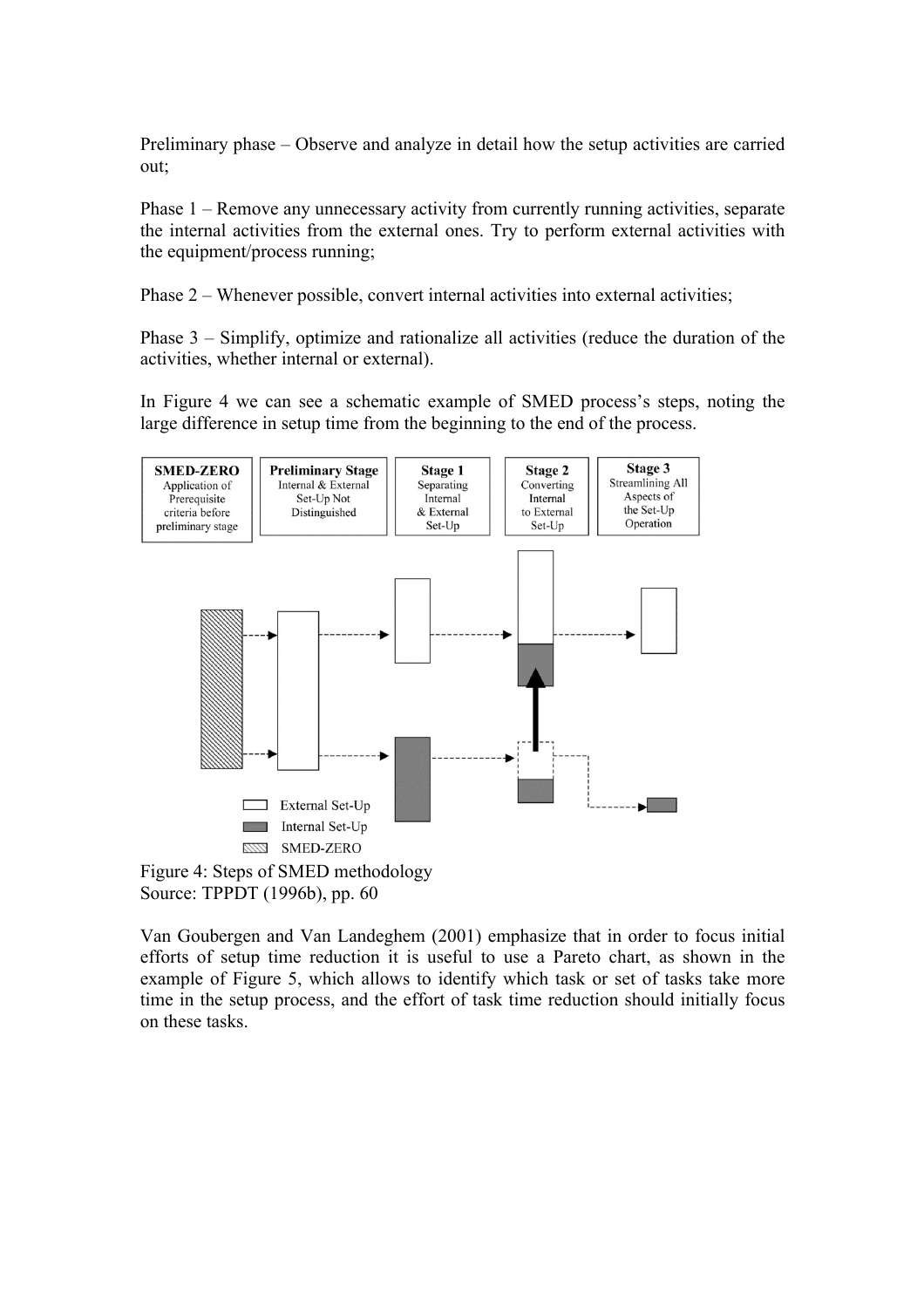

Figure 5: Pareto setup graph Source: Van Goubergen and Van Landeghem (2001), pp. 6

The SMED method has proven effective for over twenty years, and Trovinger and Bohn (2005) refer to its integration with the modern tools of information technology, giving examples of the use of wireless terminals, bar code and relational databases.

# **5S Methodology**

The 5S methodology is based on five Japanese words, Seiri, Seiton, Seiso, Seiketsu and Shitsuke, that by beginning with the letter S made this methodology known as 5S (Peterson & Smith, 2001; Michalska & Szewieczek, 2007; Foster, 2013).

According to Pinto (2009) the 5S refer to a set of practices that seek to reduce waste and improve the performance of people and processes through a very simple approach that is based on the maintenance of optimal conditions of workplaces (i.e.: ordered, tidy and organized).

The elements of the 5S methodology are (San Miguel, 2010; Heizer & Render, 2011):

• *Seiri* (eliminate): consists in distinguishing between necessary and unnecessary items based on the degree of need, which will determine where the item should be saved or if it should be eliminated, eliminating all unnecessary objects.

• *Seiton* (order): consists in defining the form and identification of storage as well as the quantity and the distance from the point of use. Factors such as frequency of use, size, weight and the cost of the item influence this definition.

• *Seiso* (clean): cleaning means much more than improve the visual aspect of an equipment or environment. It means preserving the functions of the equipment and eliminate risks of accidents or quality loss.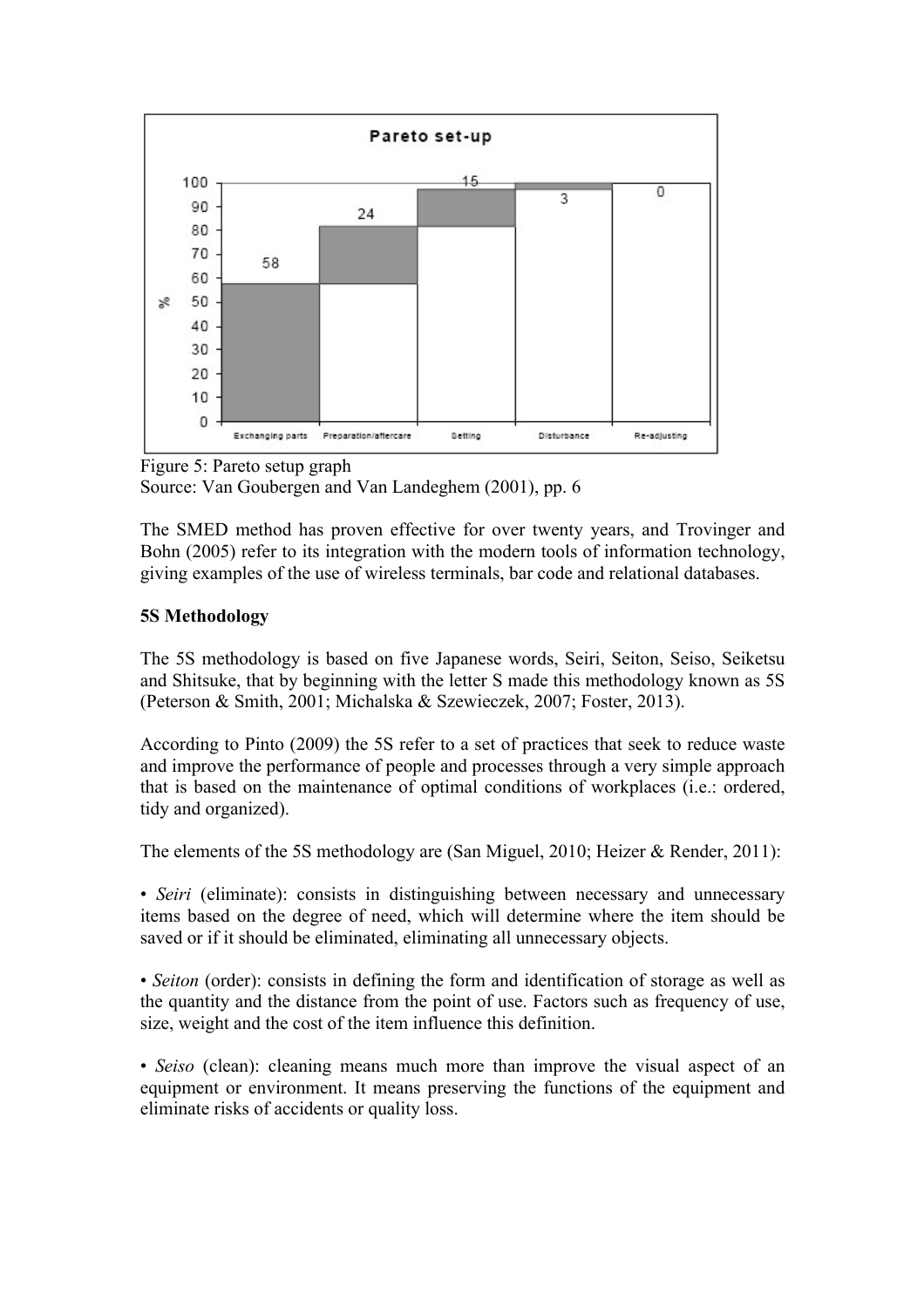• *Seiketsu* (standardize): standardization of tasks allows maintaining the previous three S (Seiton, Seiso, Seiketsu). This S creates a consistent way so that the tasks and procedures are performed.

• *Shitsuke* (discipline): This concept is based on education and compliance with work rules, particularly concerning organization and security. It is a change of behavior that ensures the maintenance of the remaining S.

The implementation of the 5S is performed in five stages, each stage promoting the application of an element (S). At the end of each phase an analysis of the situation is done in order to verify their correct implementation and subsequent passage to the next stage (Moraes, 2004).

Within the scope of this study, the following research questions have been identified:

• What are the components that influence the variation of unproductive times in the production process under study?

• Will the application of methods and tools such as the 5S and SMED methodology, contribute to the reduction of variability and duration of unproductive times in production processes?

#### **Methodology**

Due to the existence of several production processes at Bonduelle Portugal, all of them with a high degree of complexity, only one process was chosen to perform this study.

The choice was the process that is in production during the course of this work, not being revealed by recommendation of the company.

After this work is completed, if the company management team recognizes the procedure created as beneficial, then the procedure can be applied to other processes.

To achieve the defined purpose, the methodology used is as follows:

Bibliographical research and study of several works on implementation techniques/improvement tools.

Information collection and statistical analysis concerning the production carried out to study unproductive times and variations imposed by the several variables, such as:

• Line Manager – verify the existence of differences in the duration of activities between different line managers, and verify that the realization of the whole activity by a single manager is different of the activity be performed by two managers, that is, the person starting the activity it is not the same as the one finishing it, due to shift changes;

• Activity Shifts – verify the existence of differences between the performance of activities in different shifts of eight hours (00-08h, 08-16h, 16-24h);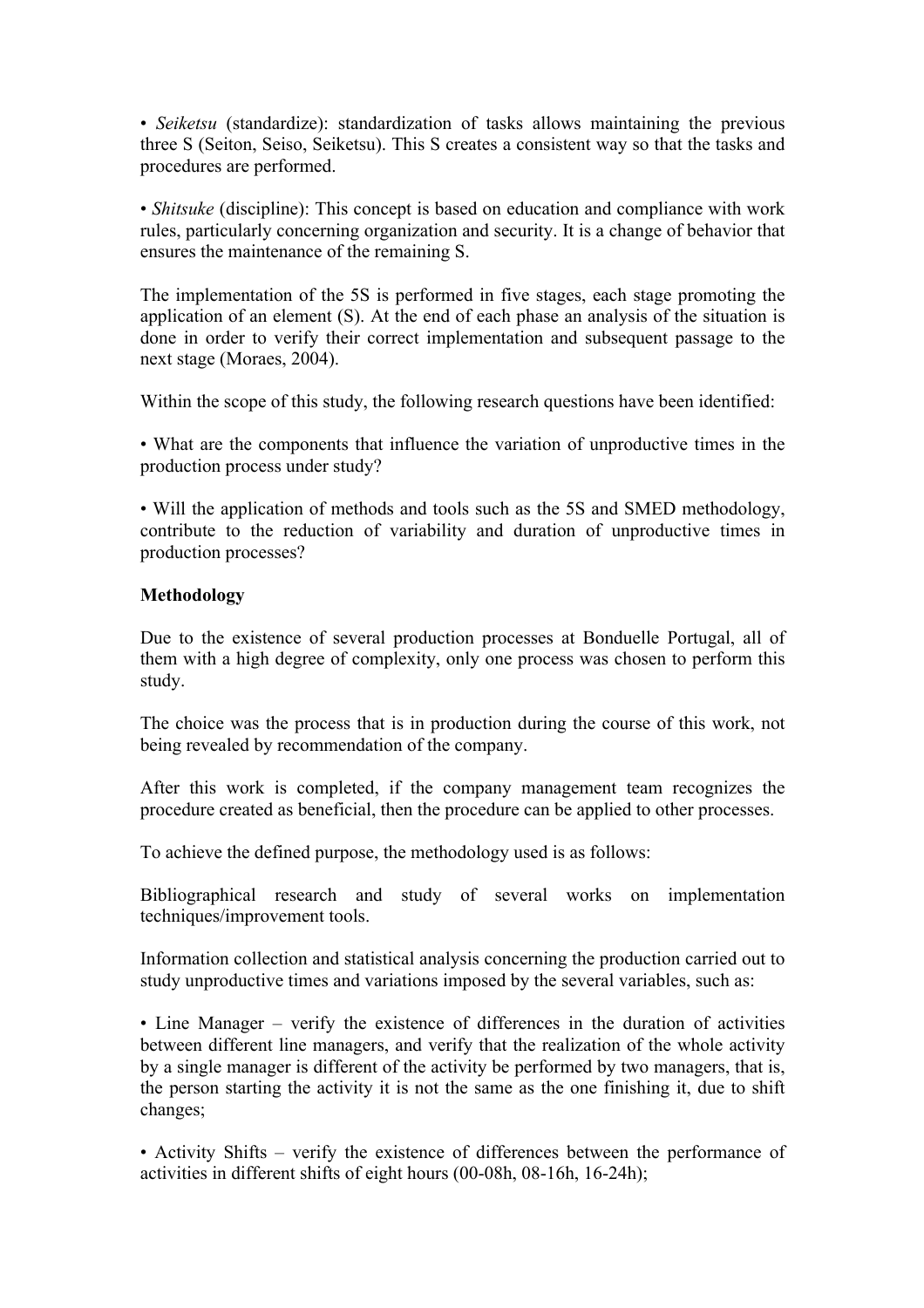• Product Sequence – compare duration differences, when a change in product is made, and check for differences between the various product combinations;

• Try to recognize best practices through the use of improvement techniques and tools, and to make changes in the process, in order to standardize the tasks performed, as well as to reduce its duration;

• Creation or change of work instructions to standardize procedures in product changes, as well as in the start and completion of production;

• Information collection and statistical analysis to verify the impact of the changes **introduced** 

#### **Results analysis and discussion**

The content presented below will serve as a guide to reduce unproductive times, and as a basis for the development of training of team leaders as well as of the remaining team elements.

This work is related to the theme of continuous improvement, so this procedure is a cycle, when reaching the end it starts again, as in a culture of continuous improvement there is always something to improve.

# **Identification of variability factors**

In this topic a study of factors that can influence the length of the product change will be presented.

For the process under analysis the following factors have been proposed to the study:

- Shift change: check for variations attributable to the fact that the realization of product change is made by different shifts, that is, the shift that starts the product change is not the same that ends the product change;

- Change of forming tube: in this process, to obtain the final product packaging, the packaging film must go through a tube forming the packaging. Each packed format (e.g.: units of 400g, 750g, 1250g, 5kg...) in combination with each vegetable (e.g.: pea, broccoli, zucchini...), requires a specific tube. There is the possibility that this change results in variations in the time of product change due to the need to change the packaging forming tube;

- Vegetable change: Each vegetable has specific needs of production line cleaning upon completion of production, either by its natural characteristics or by the technological conservation process that has undergone earlier. Therefore, there is a possibility of variation due to product change (reference), with vegetable change;

- Realization Turn: Possible variations due to product change in different shifts of eight hours (00-08h, 08-16h, 16-24h);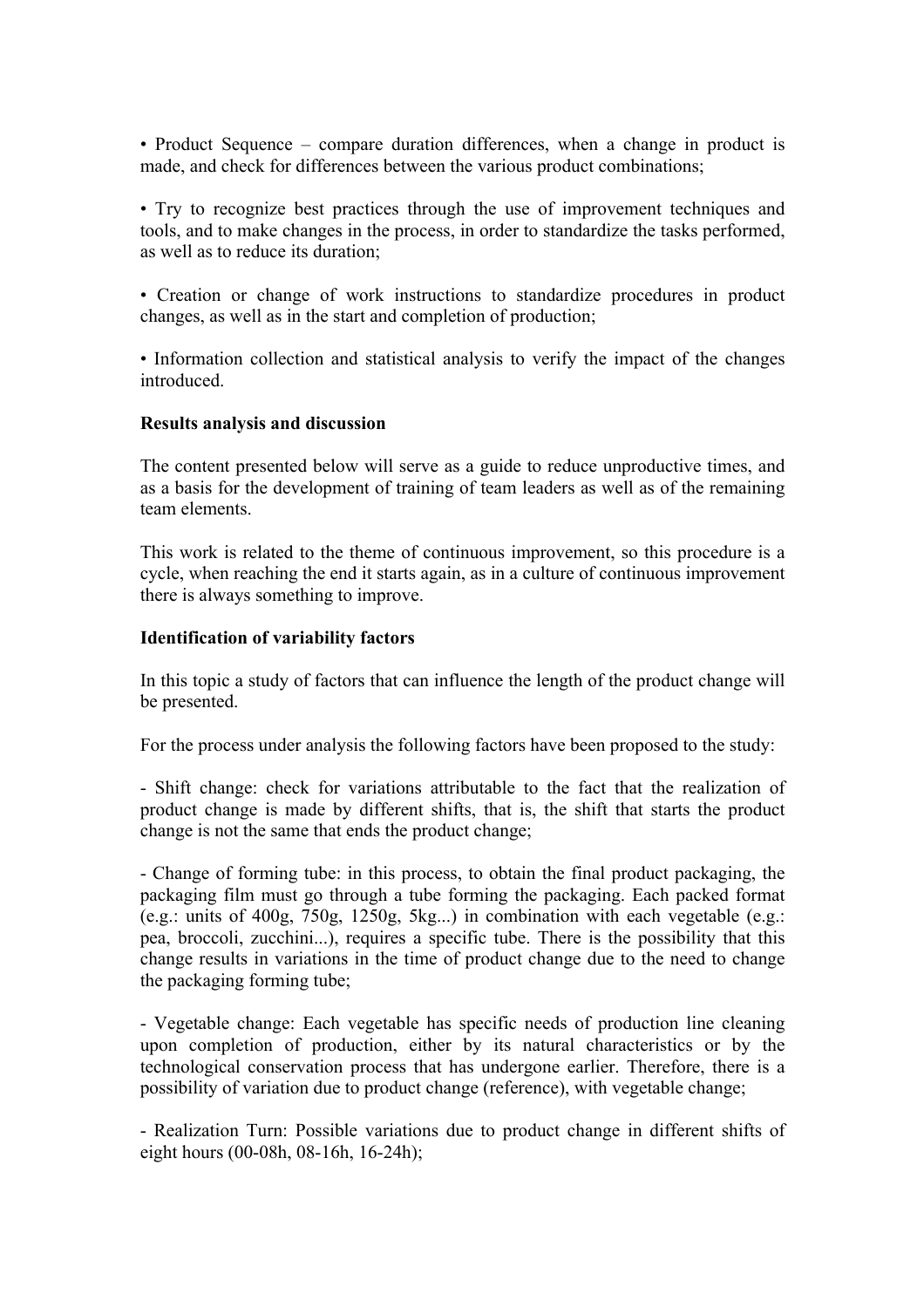Once all information concerning product changes to the process under study was collected, all data was introduced into a statistical software, and after being organized and analyzed, the following conclusions concerning the factors under study were obtained:

- Shift Change: we find that the product change not being started and finished in the same shift, causes a substantial increase in the average duration time of product change. In this case the increase in the average time of the product change due to this factor is between 32% and 108%.

- Forming Tube Change: it is found that the factor forming tube change increases product change time, with an average increase between 49% and 135%.

- Vegetable Change: evidence from the results obtained suggests that this also contributes to the increase in the average duration time of product changes. In this case the average increase is between 43% and 87%.

- Implementation Shift: From the data obtained it is clear that the implementation shift factor influences the duration of unproductive times, by looking to the observed variations. It is worthy of notice that, by the data obtained, it was possible to identify the shift from 00-08h as the shift having values above average, that is, it is expected that in this shift the average duration of a product change is higher than in other shifts.

# **Enunciation of good practice**

Good practices resulting from this example of study of factors that influence the length of product changes time will be enunciated:

- Prevent product changes to coincide with shift changes. To do so, teams should be allowed to continue production until the end of the shift whenever they predict that it is not possible to finish all product change operations in their shift, so that the following shift performs the whole product change.

- In terms of production planning, seek to select the production sequence involving the least possible number of changes in the forming tube;

- As in the case of the forming tube, the number of changes in vegetables must be minimized, by optimizing the planning of the production sequence;

- For the process under study, product planning changes to the shift of 00-08h should be avoided, trying whenever possible to make those changes in the shift of 08-16h;

- Avoid last-minute changes. It is problematic to have a whole line prepared for the production of a given product reference and have to disassemble it all, to make the production of another product that was not originally anticipated.

# **Application of the 5S Methodology**

One of the activities to be developed in order to improve unproductive times is the application of the 5S methodology.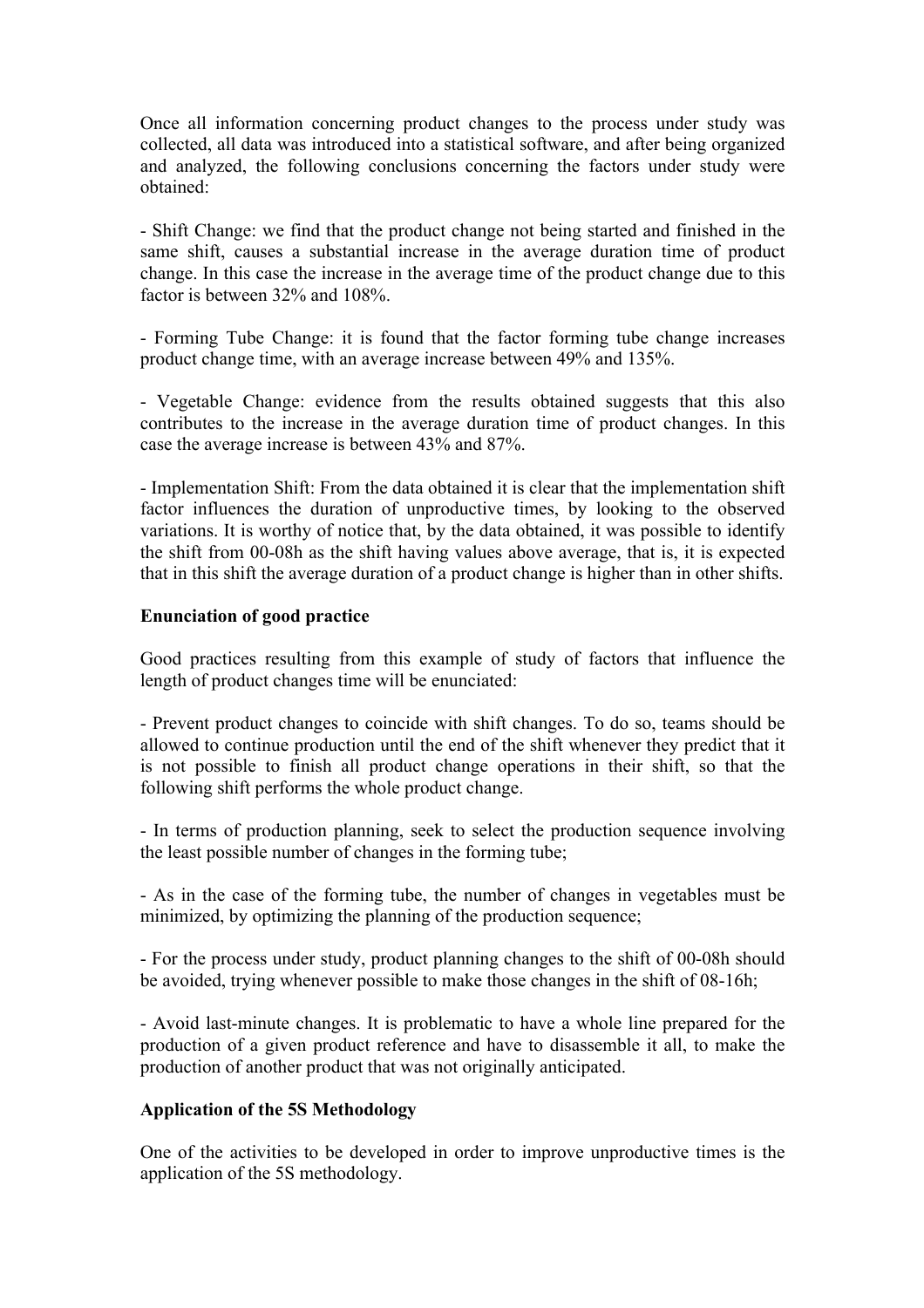One factor deserving special attention in implementing the 5S methodology is the need to perform activities that are completely different from the normal daily activities of the different actors in the process (e.g.: line managers, operators ...). For this reason it is necessary to pay special attention to compliance with all the rules and safety procedures.

To simplify the audit process all anomalous situations should be recorded. This registration allows an easy transmission of the audit results to the various actors in the process under analysis as well as a proper monitoring of anomalies identified in previous audits. The registration of abnormal situations should always be updated in all audits made to the corresponding area.

The abnormal situation registry map consists in registering the abnormal situation, within the 5S methodology, identifying to which S or S's the identified situation corresponds. Record of the person who identified the situation, so that at the time of resolution any doubt about the planned action can be easily clarified by the person who made the identification. The date and place where the situation was identified is recorded. The action to be taken to solve the situation is recorded, as well as the person responsible for carrying out this action.

It will be good practice not to move to a next S without having all the previous S situations completely solved, naturally with the exception of situations that require a lot of time and/or a high investment.

A practical example of the application of the 5S methodology in a cabinet that supports operations is shown in Figures 6 and 7.

Initial situation (Figure 6):

- Completely messy closet;
- Absence of identifications;

- Presence of unnecessary tools and materials.



Figure 6: Operations support cabinet before 5S Source: Author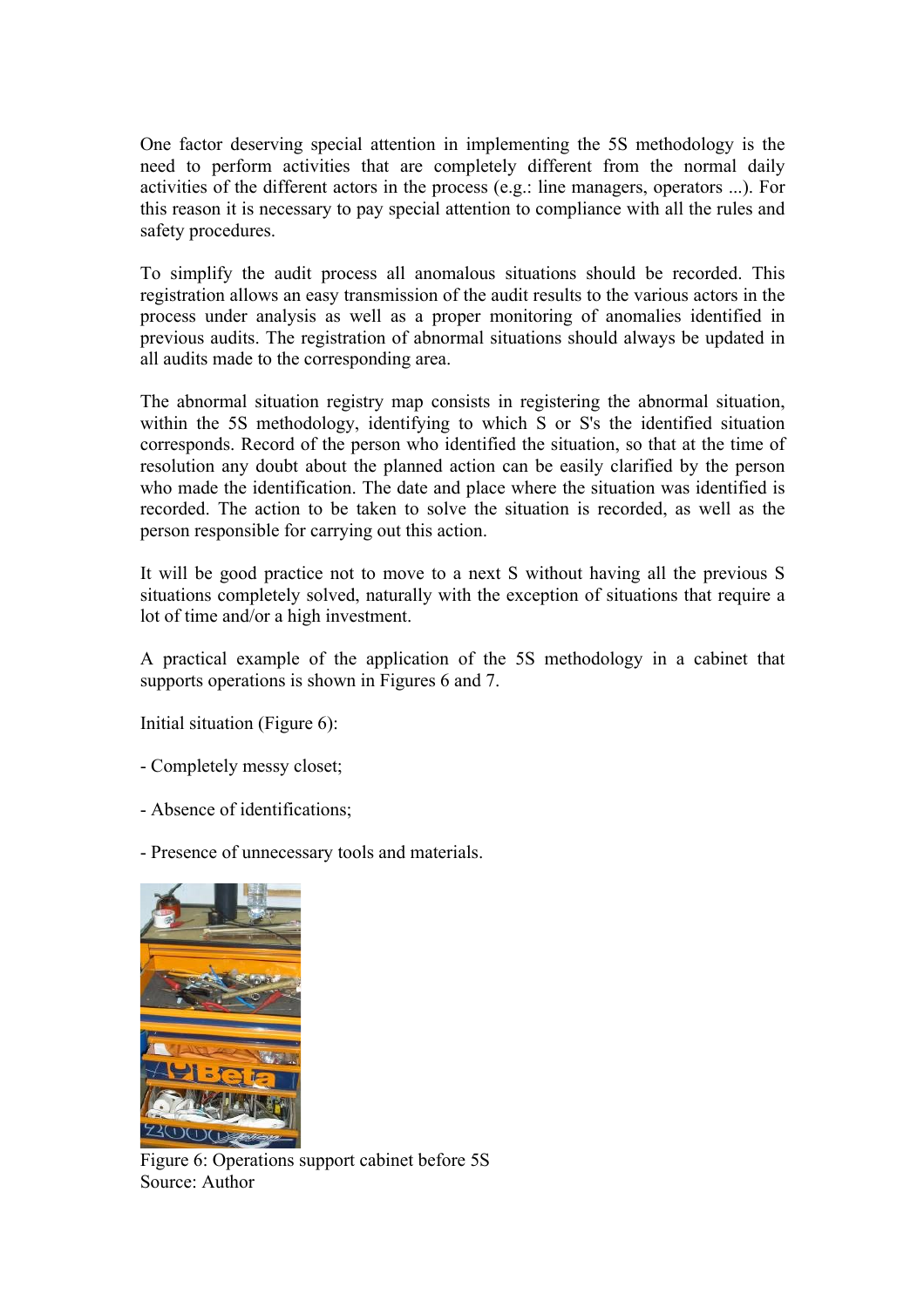Situation following 5S (Figure 7):

- Improvement in the organization;
- Presence exclusively of necessary tools;
- Correct identification of the location of each tool.



Figure 7: Operations support cabinet after 5S Source: Author

# **Application of the SMED Methodology**

To reduce the duration and variability of the length of product change time the SMED methodology is required.

This methodology is implemented in four phases, as shown in the following figure (Figure 8), with each phase objectives and application methods described below.

| Production |          | Change of product |          |                 |                                                                |                 |          |            |            | Production |
|------------|----------|-------------------|----------|-----------------|----------------------------------------------------------------|-----------------|----------|------------|------------|------------|
|            |          |                   |          |                 | Preliminary phase - Identify internal and external activities  |                 |          |            |            |            |
| Production | External | <b>In ternal</b>  | External | Intental        | External                                                       | <b>Internal</b> | External | Intental   | External   | Production |
|            |          |                   |          |                 | Phase 1 - Eliminate activities and extract internal activities |                 |          |            |            |            |
| Production |          |                   |          | <b>Internal</b> |                                                                |                 |          |            | Production |            |
| External   |          |                   |          |                 |                                                                |                 |          | External   |            |            |
|            |          |                   |          |                 | Phase 2 - Convert internal activities in external              |                 |          |            |            |            |
| Production |          |                   |          |                 |                                                                | internal.       |          |            |            | Production |
| External   |          |                   |          |                 |                                                                |                 |          |            | External   |            |
|            |          |                   |          |                 | Phase 3 - Streamlining the internal activities                 |                 |          |            |            |            |
| Production |          |                   |          |                 | Internal                                                       |                 |          | Production |            |            |
| External   |          |                   |          |                 |                                                                |                 |          |            |            | External   |
|            |          |                   |          |                 | Streamlining the external activities                           |                 |          |            |            |            |
| Production |          |                   |          |                 |                                                                | Internal        |          |            | Production |            |
|            |          |                   |          |                 | External                                                       |                 |          |            | External   |            |

Figure 8 – Phases of the SMED methodology Source: Author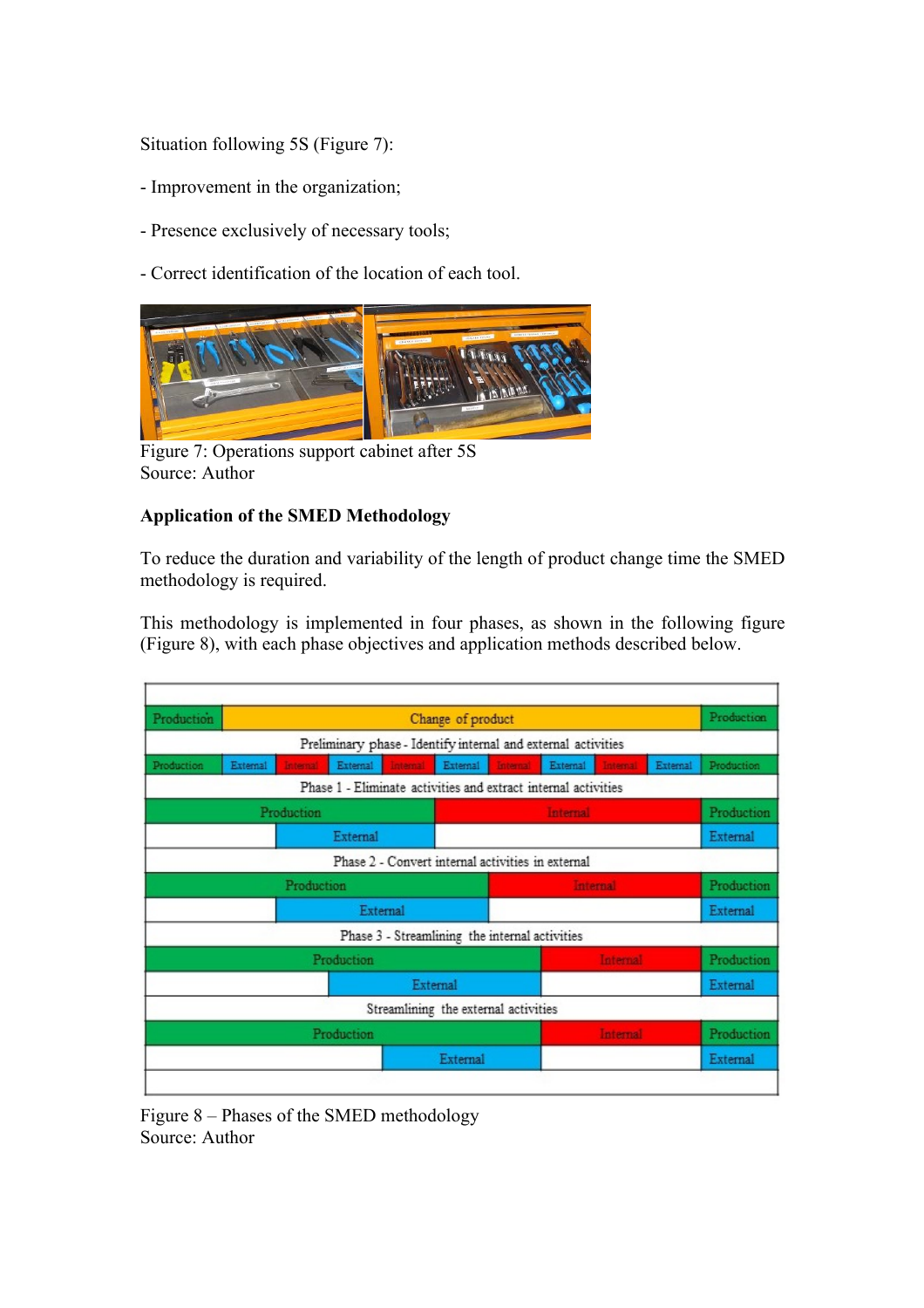# **Preliminary phase**

The preliminary phase consists in observing and analyzing in detail how the activities (internal and external) of product changes are made.

- Internal activity is an operation that must be obligatorily performed with the equipment stopped;

- External activities are all activities related to the product change that can (and should) be made with the equipment in operation, either before or after the product change occurs.

The purpose of the preliminary phase is to identify and separate the internal activities from the external activities involved in the product change process.

# **Phase 1**

Goals:

- Eliminate all unnecessary activities, whether internal or external;

- Create checklists for external activities;

- Create a temporary procedure for the remaining activities (internal activities).

# **Phase 2**

Goal:

- Analyze all internal activities and, whenever possible, seek solutions to make them external activities.

# **Phase 3**

Goal:

- Reduce the duration of all activities. In the process of reduction the duration of activities, it should be first reduced the duration of the internal activities, and only after that analyze and reduce the duration of external activities.

# **Creation of product change matrix**

The creation of a product change matrix is extremely useful in terms of production planning, as it allows a simple way to choose the sequence of products in order to reduce overall processing time.

Note that it is important to analyze a product change in both directions, that is, analyze the change from product A to product B, and the change from product B to product A, because they may have significant differences in duration.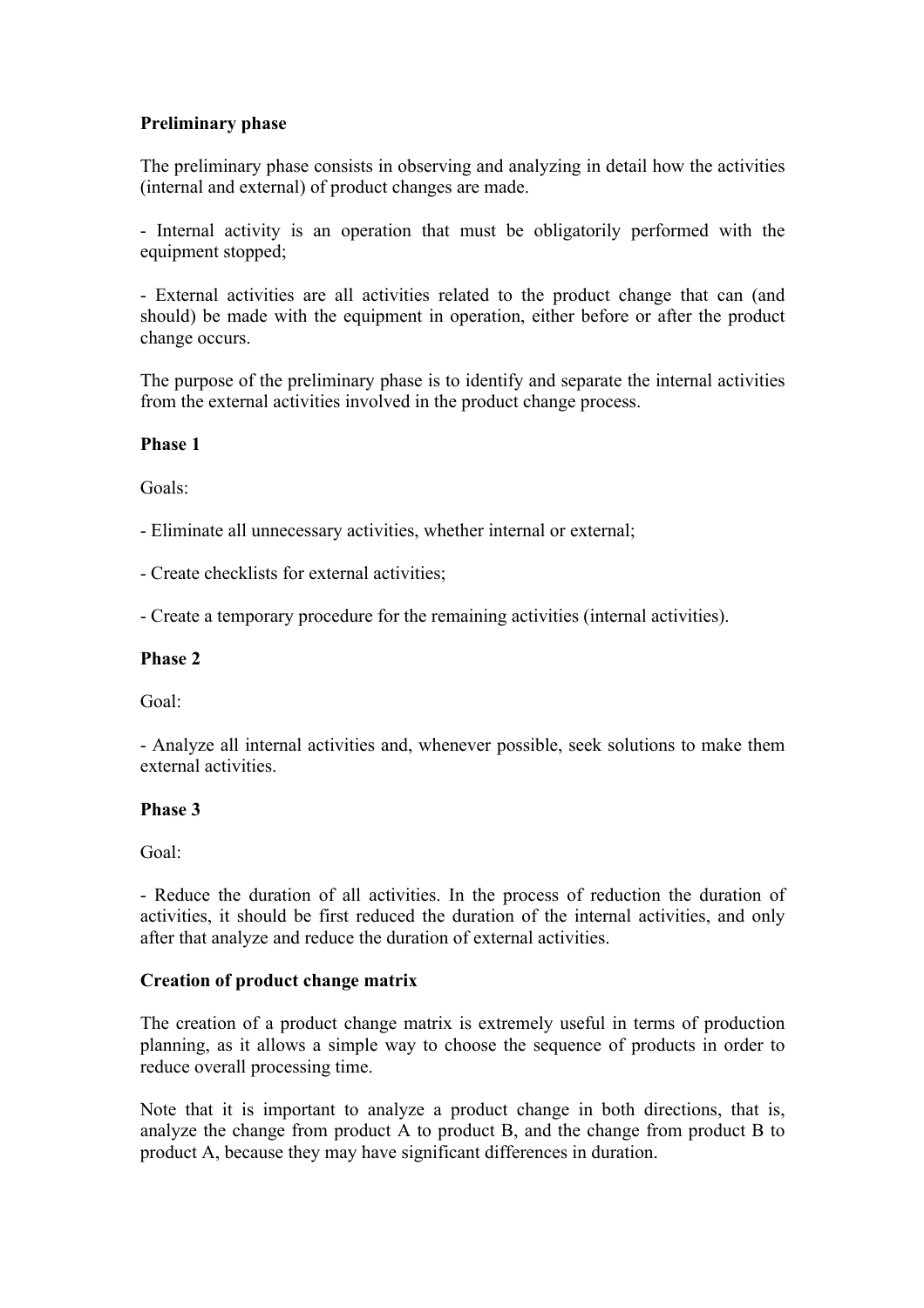This difference is due to the characteristics of each product: for example, if product A is pre-fried and product B is blanched, the change from A to B will always be longer than changing from B to A, because cleaning a line in which a pre-fried product was packed is much more complex than cleaning a blanched product.

Figure 9 exemplifies a product change matrix. In this case the duration of the product change times were grouped into three major groups, long duration, medium duration, and short duration changes.

|                 |                                      | Initial product                     |                                      |                                        |                                   |                                      |                                               |                                    |  |  |
|-----------------|--------------------------------------|-------------------------------------|--------------------------------------|----------------------------------------|-----------------------------------|--------------------------------------|-----------------------------------------------|------------------------------------|--|--|
|                 |                                      | Vegetable A<br>$1,0$ kg<br>bleached | Vegetable B<br>$5.0$ kg<br>pre fried | Vegetable B<br>$1.0$ $k$ g<br>bleached | Vegetable A<br>400 gr<br>bleached | Vegetable C<br>$1,25$ kg<br>bleached | Vegetables<br>$A + B$<br>$1.0$ kg<br>bleached | Vegetable C<br>2,50 kg<br>bleached |  |  |
| Next<br>Product | Vegetable A<br>$1.0$ kg<br>bleached  |                                     | G                                    | S                                      | M                                 | M                                    | S                                             | G                                  |  |  |
|                 | Vegetable B<br>5,0 kg<br>pre fried   | M                                   |                                      | S                                      | G                                 | S                                    | S                                             | G                                  |  |  |
|                 | Vegetable B<br>$1.0$ kg<br>bleached  | M                                   | S                                    |                                        | M                                 | G                                    | M                                             | S                                  |  |  |
|                 | Vegetable A<br>400 gr<br>bleached    | S                                   | G                                    | S                                      |                                   | M                                    | G                                             | S                                  |  |  |
|                 | Vegetable C<br>$1,25$ kg<br>bleached | M                                   | S                                    | M                                      | S                                 |                                      | S                                             | M                                  |  |  |
|                 | Vegetables<br>A+B 1.0 kg<br>bleached | S                                   | G                                    | G                                      | M                                 | S                                    |                                               | S                                  |  |  |
|                 | Vegetable C<br>2,50 kg<br>bleached   | M                                   | S                                    | M                                      | S                                 | G                                    | S                                             |                                    |  |  |

Figure 9: Change of product matrix Source: Author

Note - Extent of the change: G – Great; M – Medium; S – Short.

Figure 10 shows a practical example of the application of the product change matrix. In this case the initial planning involved seven product changes, four of these changes were long duration, one was a medium duration and two were short duration changes.

After reformulating the initial planning, taking into account the information in the matrix, it was possible to reduce the number of product changes to five, all of them being short duration changes.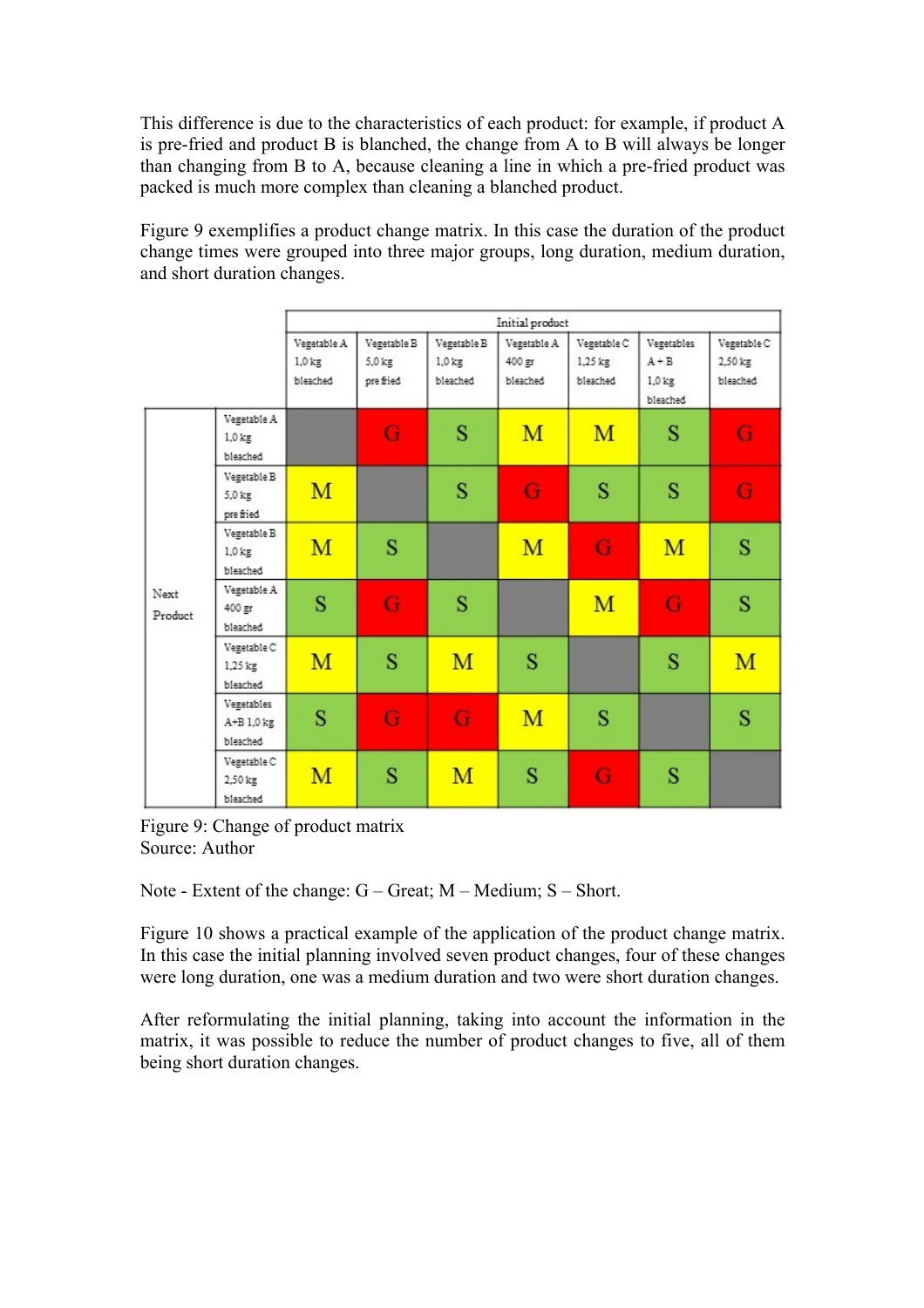

Figure 10: Change of product matrix example Source: Author

This reformulation of the planning allowed a considerable improvement in production, reducing product changes from seven to five, all five of them being short duration changes.

# **Conclusions and recommendations**

Based on the previous chapter we can say that the objective of this study was achieved because at the level of the research questions, either by the practical work performed, or by the literature review, we obtained favorable conclusions, which will be presented below.

Looking to the good practices identified, it can be said that the result presented is positive, as it serves the purpose of continued loss (waste) reduction effort by Bonduelle Portugal.

In what concerns the first research question, we conclude that the factors that influence the variation of unproductive times are:

- Shift Change;

- Forming Tube Change;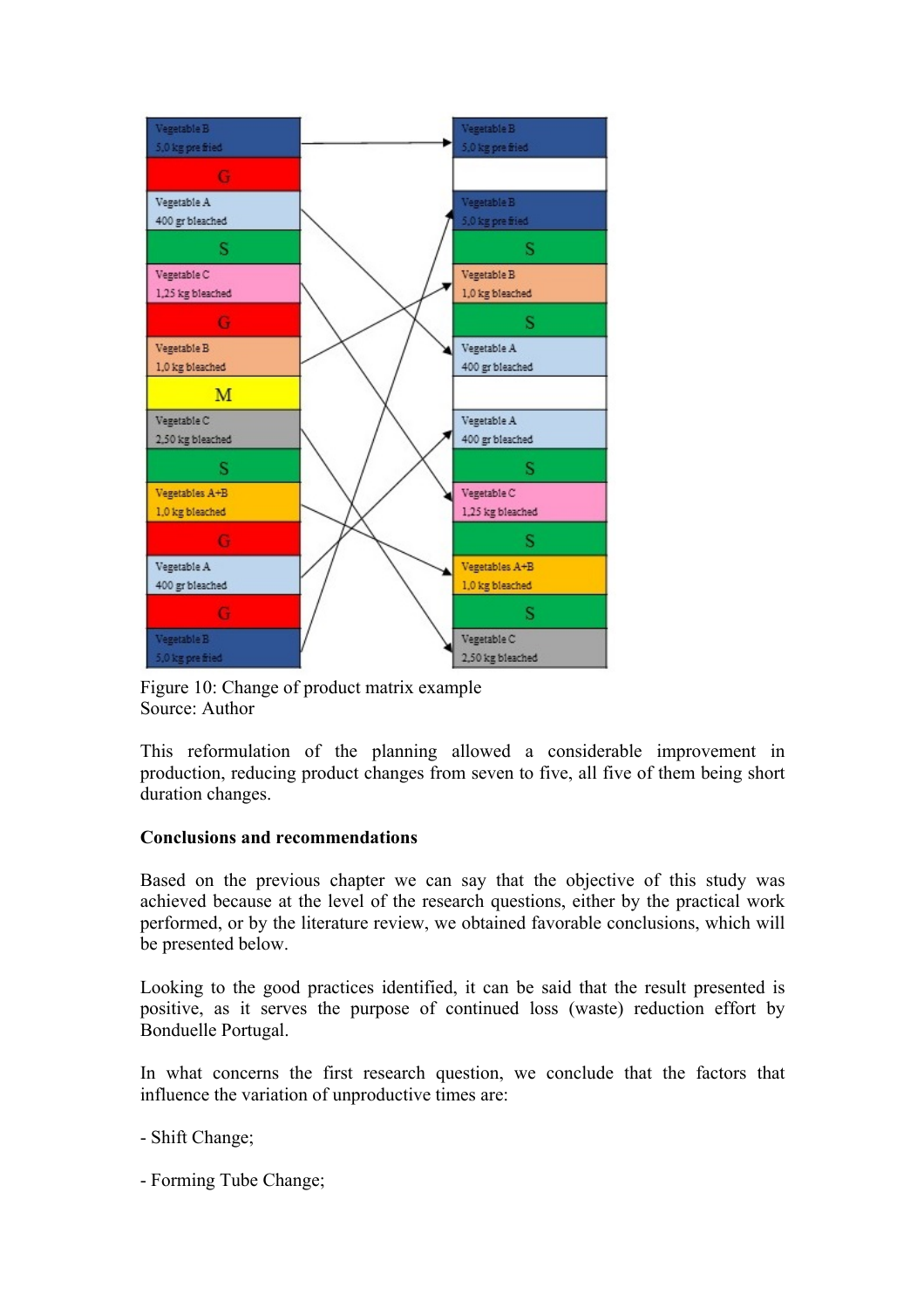- Vegetable Change;

- Implementation Shift.

In what concerns the second research question, we can conclude that the continuous improvement methods and tools used facilitate the reduction of variability and duration of unproductive times.

It can also be concluded that the 5S method is more influential in the reduction of work duration, and that the SMED methodology influences either the reduction of work duration, or the reduction of the variability of unproductive times.

As main recommendations for future research we can highlight the continued application of the procedures in the area under study, and the extension to other areas of the plant where its effect will be even more visible, and also the study of other continuous improvement techniques and tools that can be integrated in the procedure presented aiming the optimization of the entire production process.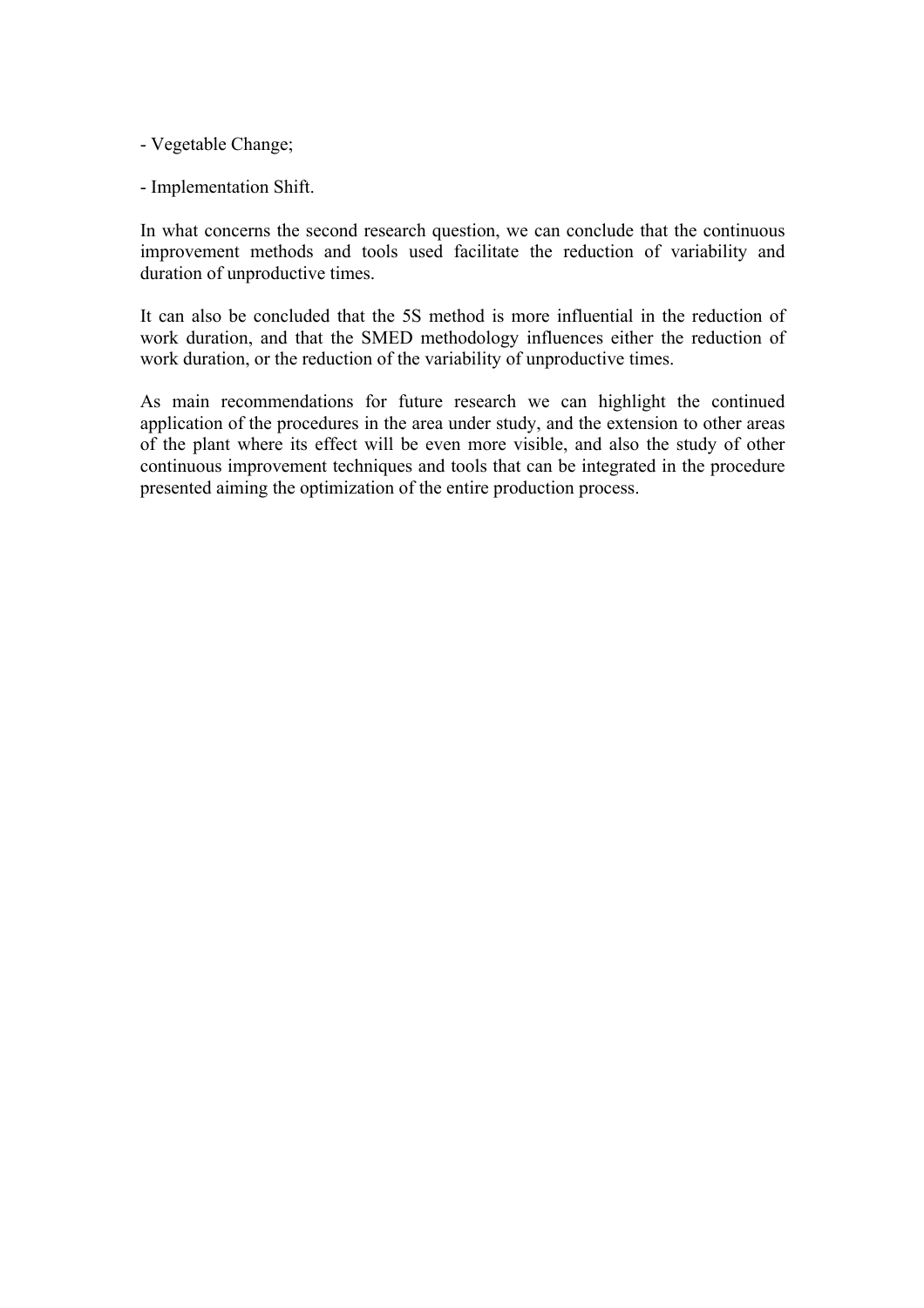# **References**

Amaro, A. P., & Pinto, J. P. (2007). Criação de valor e eliminação de desperdícios. *Revista Qualidade*, (Primavera), 38-44.

Cakmakci, M., & Karasu, M. K. (2007). Set-up time reduction process and integrated predetermined time system MTM-UAS: A study of application in a large size company of automobile industry. *International Journal of Advanced Manufacturing Technology, 33*, 334-344.

Dave, Y., & Sohani, N. (2012). Single Minute Exchange of Dies: Literature Review. *International Journal of Lean Thinking, 3*(2), 27-37.

Elia, S. (2006). Applicazione della metodologia S.M.E.D. alla trafilatura di superconduttori. Unpublished PhD dissertation, University of Pisa, Pisa.

Fernandes, A. R. (2005). Manutenção produtiva total: uma ferramenta eficaz na busca da perda-zero. Trabalho final de MBA, Universidade Federal de Itajubá.

Foster, S. T. (2013). *Managing Quality – Integrating the Supply Chain* (5<sup>th</sup> ed.). Upper Saddle River: Pearson Prentice Hall Inc.

Gathen, G. (2004). What can SMED do for you?. *Industrial Maintenance & Plant Operation*, July, 10-12.

Groote, Y. (2006). More flexibility and productivity SMED reduces changeover times. *Food Engineering & Ingredients*, November, 32-34.

Heizer, J., & Render, B. (2011). *Operations Management - Global Edition* (10<sup>th</sup> ed.). Upper Saddle River: Pearson Prentice Hall Inc.

Jayant, A., Dhull, U., Chan, C. Y., & Tang, J. C. S. (2007). Implementing Single Minute Exchange of Dies Concept in Indian Manufacturing Company. *Annual Journal of Institute of Industrial Engineers, 27*, 20-30.

Kumar, P. C. (2013). Set up Reduction  $-A$  perfect way for productivity improvement of computer numerical control (CNC) set up in manufacturing company. *Journal of Mechanical Engineering Research, 5*(8), 166-170.

Lopes, R., Neto, C., & Pinto, J. P. (2007). QUICK CHANGEOVER Aplicação prática do método SMED. *Kéramica*, (302), 31-36.

Michalska, J., & Szewieczek, D. (2007). The 5S methodology as a tool for improving the organisation. *Journal of Achievements in Materials and Manufacturing Engineering, 24*(2), 211-214.

Michels, B. T. (2007). *Application of Shingo's single minute exchange of dies (SMED) methodology to reduce punch press changeover times at Krueger International*. Unpublished MS dissertation, University of Wisconsin-Stout, Wisconsin.